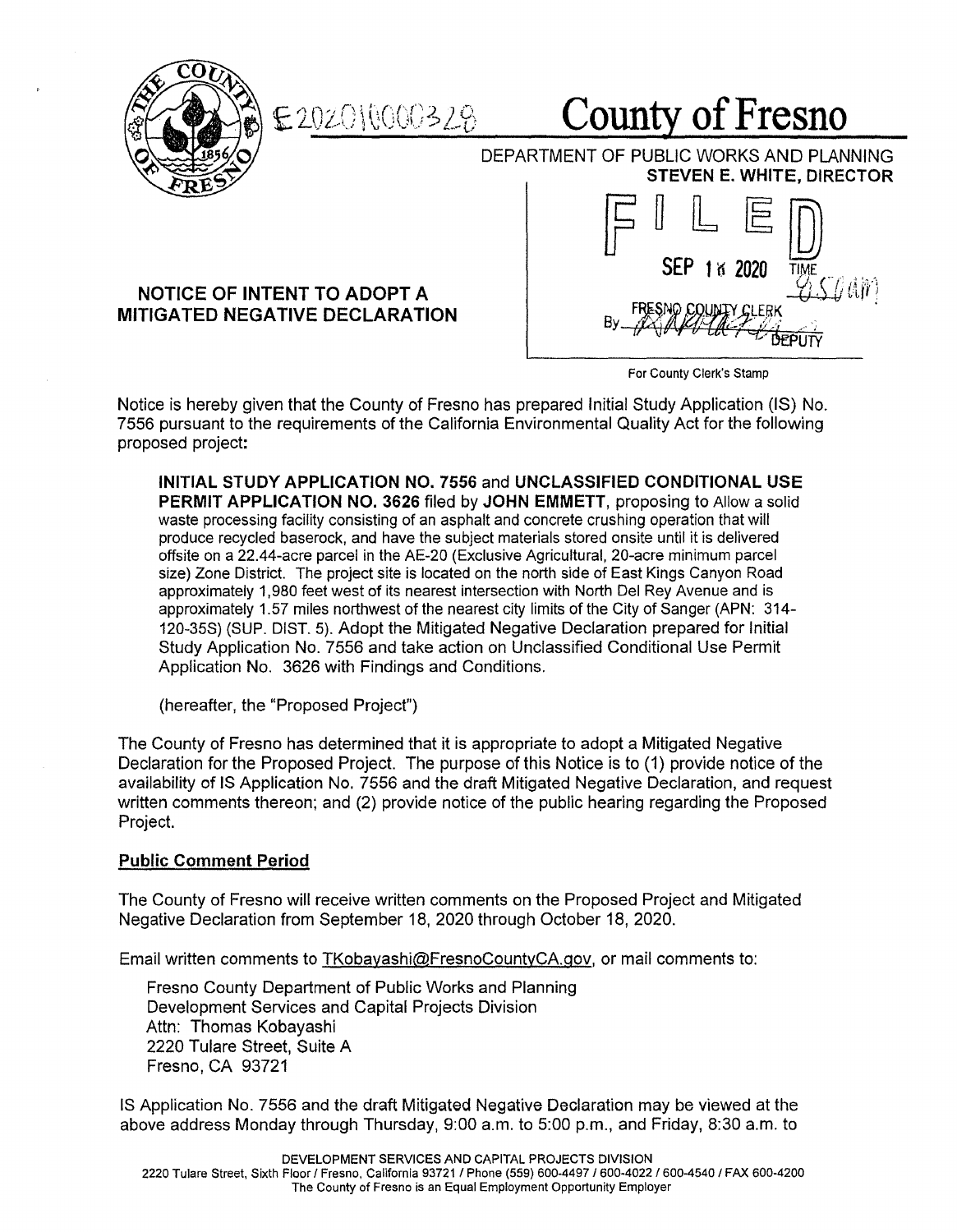# E 202016000328

12:30 p.m. (except holidays), or at www.co.fresno.ca.us/initialstudies An electronic copy of the draft Mitigated Negative Declaration for the Proposed Project may be obtained from Thomas Kobayashi at the addresses above.

### \* **SPECIAL NOTICE REGARDING PUBLIC PARTICIPATION DUE TO COVID-19** \*

Due to the current Shelter-in-Place Order covering the State of California and Social Distance Guidelines issued by Federal, State, and Local Authorities, the County is implementing the following changes for attendance and public comment at all Planning Commission meetings until notified otherwise. The Board chambers will be open to the public. Any member of the Planning Commission may participate from a remote location by teleconference pursuant to Governor Gavin Newsom's executive Order N-25-20. Instructions about how *to* participate in the meeting will be posted to: https://www.co.fresno.ca.us/planningcommission 72 hours prior to the meeting date.

- The meeting will be broadcast. You are strongly encouraged to listen to the Planning Commission meeting at: http://www.co.fresno.ca.us/PlanningCommission.
- If you attend the Planning Commission meeting in person, you will be required to maintain appropriate social distancing, i.e., maintain a 6-foot distance between yourself and other individuals. Due to Shelter-in-Place requirements, the number of people in the Board chambers will be limited. Members of the public who wish to make public comments will be allowed in on a rotating basis.
- If you choose not to attend the Planning Commission meeting but desire *to* make general public comment on a specific item on the agenda, you may do so as follows:

### **Written Comments**

- Members of the public are encouraged to submit written comments to: Planningcommissioncomments@fresnocountyca.gov. Comments should be submitted as soon as possible, but not later than 8:30am (15 minutes before the start of the meeting). You will need to provide the following information:
	- Planning Commission Date
	- Item Number
	- Comments
- Please submit a separate email for each item you are commenting on.
- Please be aware that public comments received that do not specify a particular agenda item will be made part of the record of proceedings as a general public comment.
- If a written comment is received after the start of the meeting, it will be made part of the record of proceedings, provided that such comments are received prior to the end of the Planning Commission meeting.
- Written comments will be provided to the Planning Commission. Comments received during the meeting may not be distributed to the Planning Commission until after the meeting has concluded.